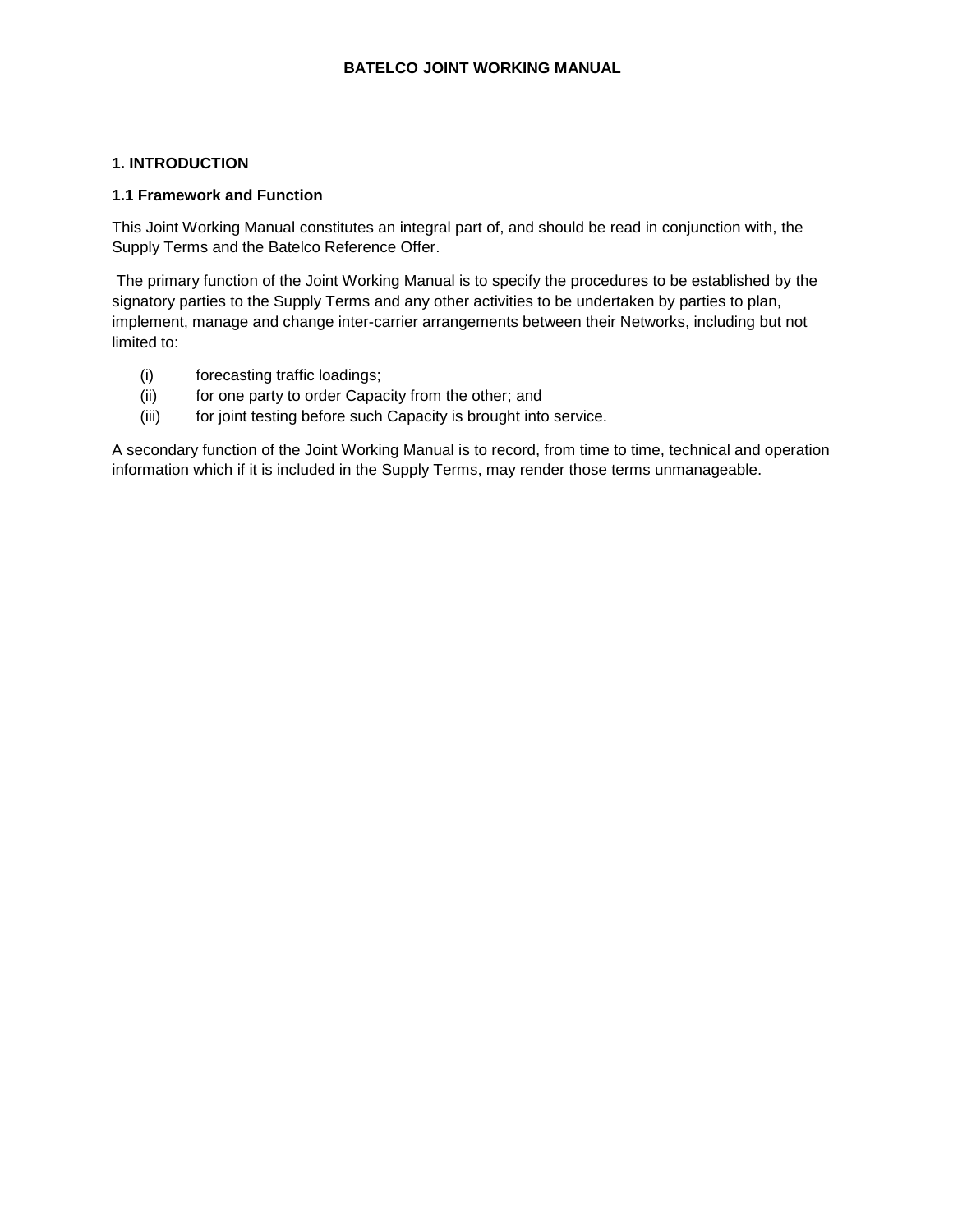### **2. TECHNICAL SPECIFICATION**

### **2.1 Introduction**

This section describes the technical specifications applicable to the Services. The specifications in this paragraph are applicable to each party as Access Seeker and as Access Provider in respect of each relevant Service.

### **2.2 Technical characteristics for the Interconnect Service:**

#### **Principles**

Carrier Systems based on Synchronous Digital Hierarchy (SDH), 2.048 Mbit/s Interconnect Links.

Figure 1 represents a functional overview of the service:



#### **Point of Interconnection**

**Figure 1**

#### **2.3 Link Requirements:**

|   | <b>Element</b>                      | <b>Specification</b>                                                                                                                                                                                                                                                                     |
|---|-------------------------------------|------------------------------------------------------------------------------------------------------------------------------------------------------------------------------------------------------------------------------------------------------------------------------------------|
|   | Interconnect<br>Interface (E1/STM1) | Batelco network supports Interconnection links with the specifications of:<br>1- E1 Links (TDM)<br>Huawei MGW E1s are standard 2Mbps E1s and support 64kbps Signaling<br>Links<br>2- STM1<br><b>Links</b><br>Huawei MGW E1s are standard 2Mbps E1s and support<br>64kbps Signaling Links |
| 2 | Switch Vendor and<br>Model          | Huawei Softswitch- UGC 3200 / Huawei MGW - UMG 8900                                                                                                                                                                                                                                      |
| 3 | Network Indicator<br>(NI)           | National & International                                                                                                                                                                                                                                                                 |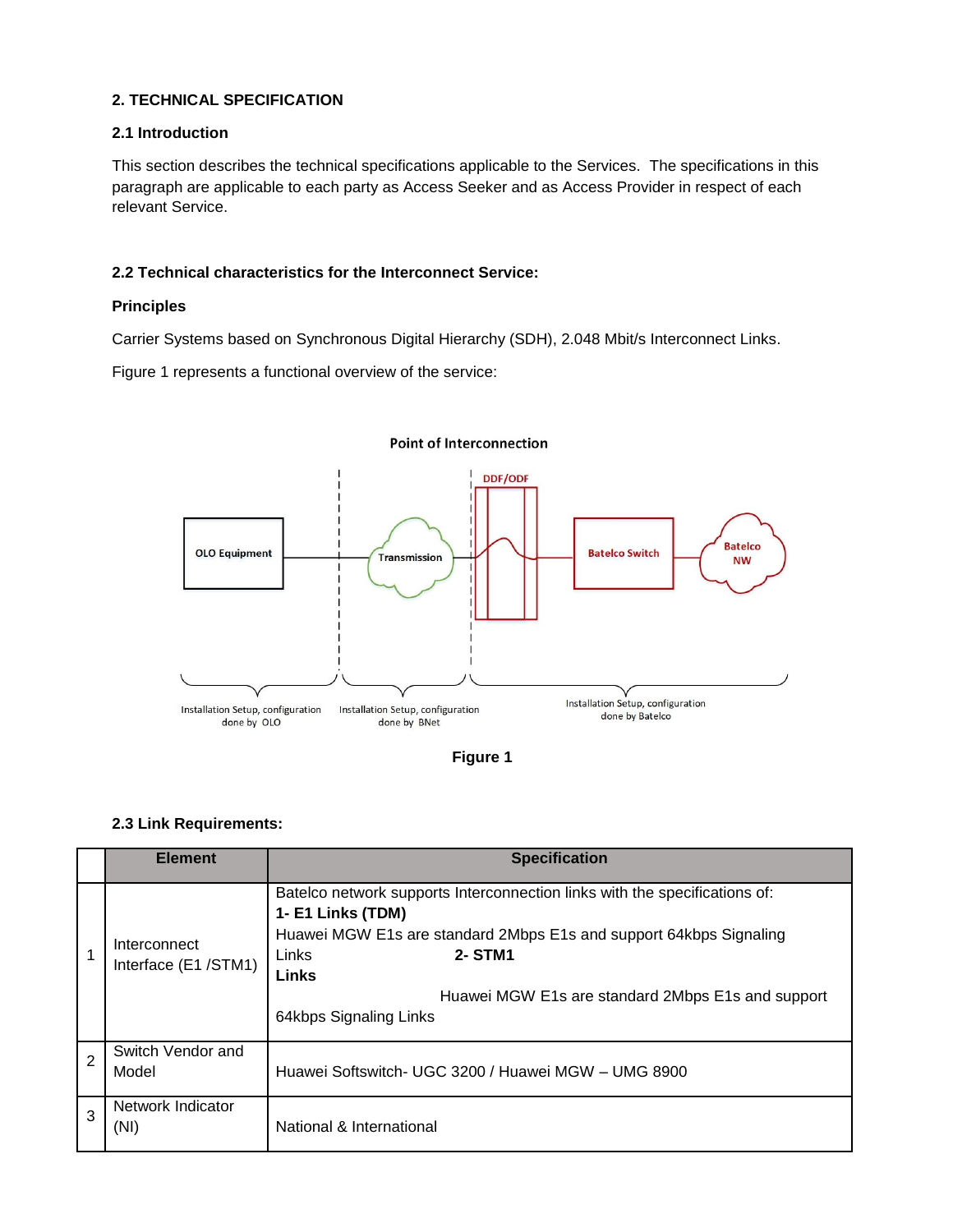| $\overline{4}$ | SP Signaling Point<br>Code (SPC)       | National network code: B3(hex) 179 in decimal<br>National reserved network code: B4(hex) 180 in decimal |
|----------------|----------------------------------------|---------------------------------------------------------------------------------------------------------|
| 5              | ISUP version (ITU-T,<br>ANSI, TTC)     | <b>ITU-T</b>                                                                                            |
| 6              | Time slot(s) for<br>Signaling Link     | Based on agreement with the Interconnection partner.                                                    |
| $\overline{7}$ | <b>Signaling Link Code</b><br>(SLC)    | Based on agreement with the Interconnection partner.                                                    |
| 8              | Circuit Identification<br>Codes (CICs) | Default sequencing and (Based on agreement with the Interconnection partner)                            |
| 9              | E1 direction                           | Both ways                                                                                               |
| 1<br>0         | Dialing Format                         | For National Traffic, Number Portability RN + MSISDN.<br>For International Traffic, CC+MSISD            |

## **2.4 Testing Requirements**

### **2.4.1 Process**

The parties shall jointly agree test plans in accordance with Appendix 1 (Testing Parameters/Procedures). Each test plan shall include all required tests to be performed at specified intervals throughout the implementation of the relevant Interconnection or Capacity Order and the contact names and telephone numbers of the representatives of the respective parties.

Both parties shall sign the relevant test plan in advance of the commencement of testing. Any delay in signing the test plan may result in consequential delay of all previously scheduled implementation dates.

If either party cannot proceed with the tests as scheduled, a new date mutually convenient to both parties will be agreed between the nominated operational representatives in both parties and advised to the Batelco CSD. In the event of testing difficulties which cannot be resolved quickly by the representatives carrying out the tests, a defined escalation procedure will be followed.

### **2.4.2 Testing approach**

Testing is performed to ensure that connection of capacity to the Access Provider network will not have adverse effects on the network and customers of either company following Appendix 1.

Testing requirements for the first route between the Licensed Operator switch and the Batelco network will consist of a combination of three activities, namely Interface Validation Testing (IVT), Network Interworking Tests (NIT) and Operational Testing. The combination will depend on whether the proposed Switch Type / Build combination and Facilities to be used has been connected to the Batelco network previously.

Testing of subsequent routes and additional capacity on existing routes will require operational testing only, provided that the build, facilities and service types have not changed since the previous capacity provision.

### **2.5 Performance and uptime**

Each party will use its reasonable endeavours to meet the relevant Target Availability for the types of failures set out in the table below, which states the Service Rebate regime that will apply if the relevant Target Availability falls below the stated thresholds: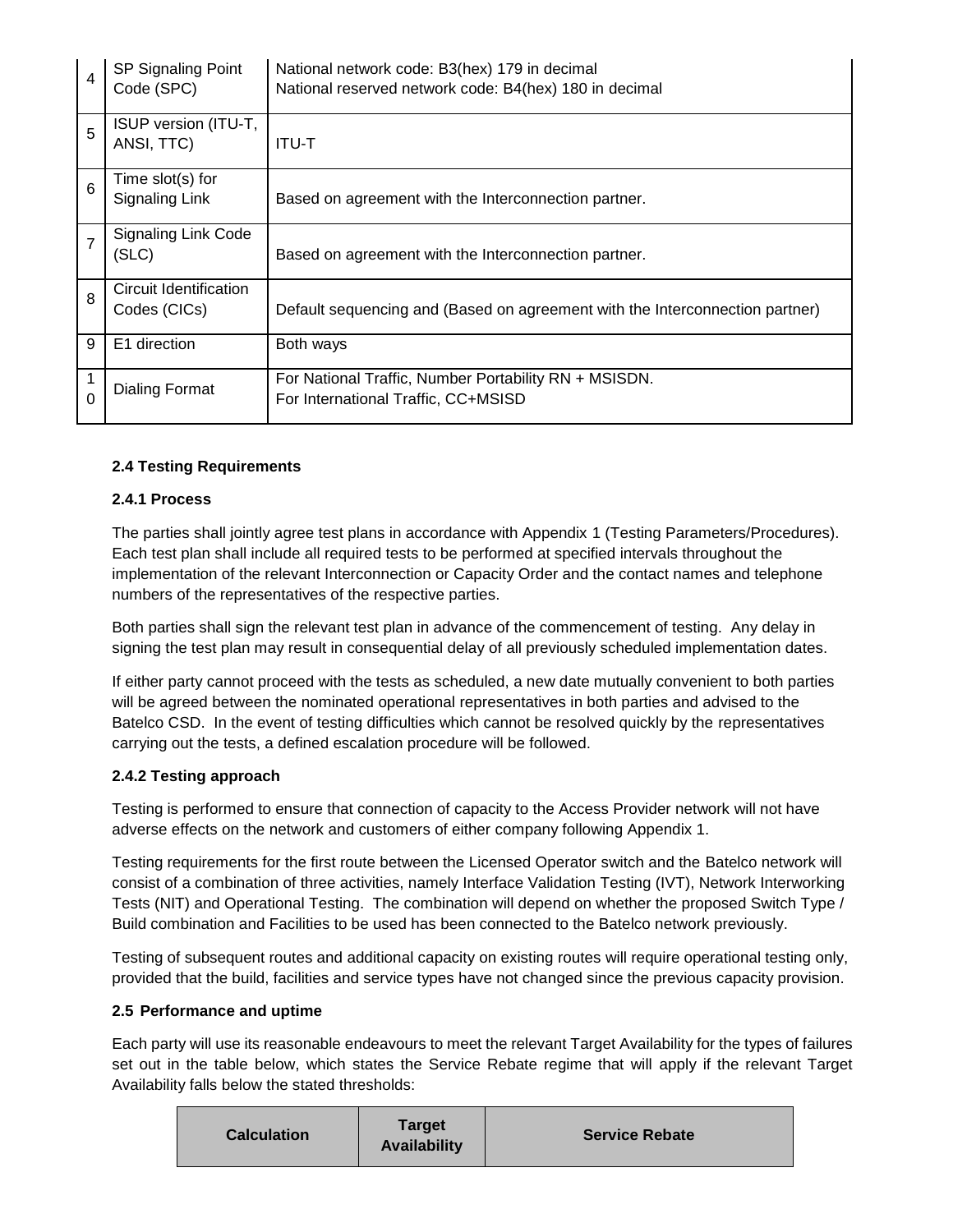| <b>Target Availability for</b><br>periods free of Critical<br><b>Link Failures or Critical</b><br><b>Route Failures</b> | 99.9% | 2 Service Credits per 0.01 % or part<br>thereof below the Target Availability but<br>not exceeding the Link Availability Rebate<br>Cap |
|-------------------------------------------------------------------------------------------------------------------------|-------|----------------------------------------------------------------------------------------------------------------------------------------|
| <b>Target Availability for</b><br>periods free of Major<br>Link Failures or Major<br><b>Route Failures</b>              | 99.5% | 2 Service Credits per 0.01% or part<br>thereof below the Target Availability but<br>not exceeding the Link Availability Rebate<br>Cap  |

#### **2.6 Grade of Service measurements**

Batelco will monitor the Grade of Service over the Interconnection Link in order to measure and monitor the overall quality of service over it, including at least measurement by the following parameters:

- (a) total number of call attempts;
- (b) total number of successful calls, including total number of answered calls; and
- (c) total number of unsuccessful call attempts.

#### **2.7 Fault response and repair**

- (d) Each party will, as soon as reasonably practicable after becoming aware of a Fault with the Interconnection Link, notify the other party of that Fault in accordance with the procedures set out in Schedule 6 (Fault Management) for the reporting of faults, Fault investigation and identification of the Fault Owner and Other Affected Party.
- (e) The parties acknowledge that the applicable Response Times and Restoration Times depend on the nature of the Fault, and that Service Affecting Faults shall be prioritised over Non-Service Affecting Faults. Batelco agrees to observe the following Response Times and Restoration Times with respect to a Fault on the Interconnection Link:

| <b>Fault type (as defined</b><br>in Schedule 6) | <b>Response</b><br>Time | <b>Restoration</b><br>Time           | <b>Threshold</b><br><b>Response</b><br>Time | <b>Threshold</b><br><b>Restoration</b><br>Time |
|-------------------------------------------------|-------------------------|--------------------------------------|---------------------------------------------|------------------------------------------------|
|                                                 |                         | (in hours, as defined in Schedule 6) |                                             |                                                |
| <b>Critical Link Failure</b>                    | 10 minutes              | 3 hours                              | 15 minutes                                  | 5 hours                                        |
| Major Link Failure                              | 30minutes               | 5 hours                              | 45 minutes                                  | 8 hours                                        |
|                                                 |                         |                                      |                                             |                                                |
| <b>Critical Route Failure</b>                   | 10 minutes              | 3 hours                              | 15 minutes                                  | 5 hours                                        |
| <b>Major Route Failure</b>                      | 30 minutes              | 5hours                               | 45 minutes                                  | 8 hours                                        |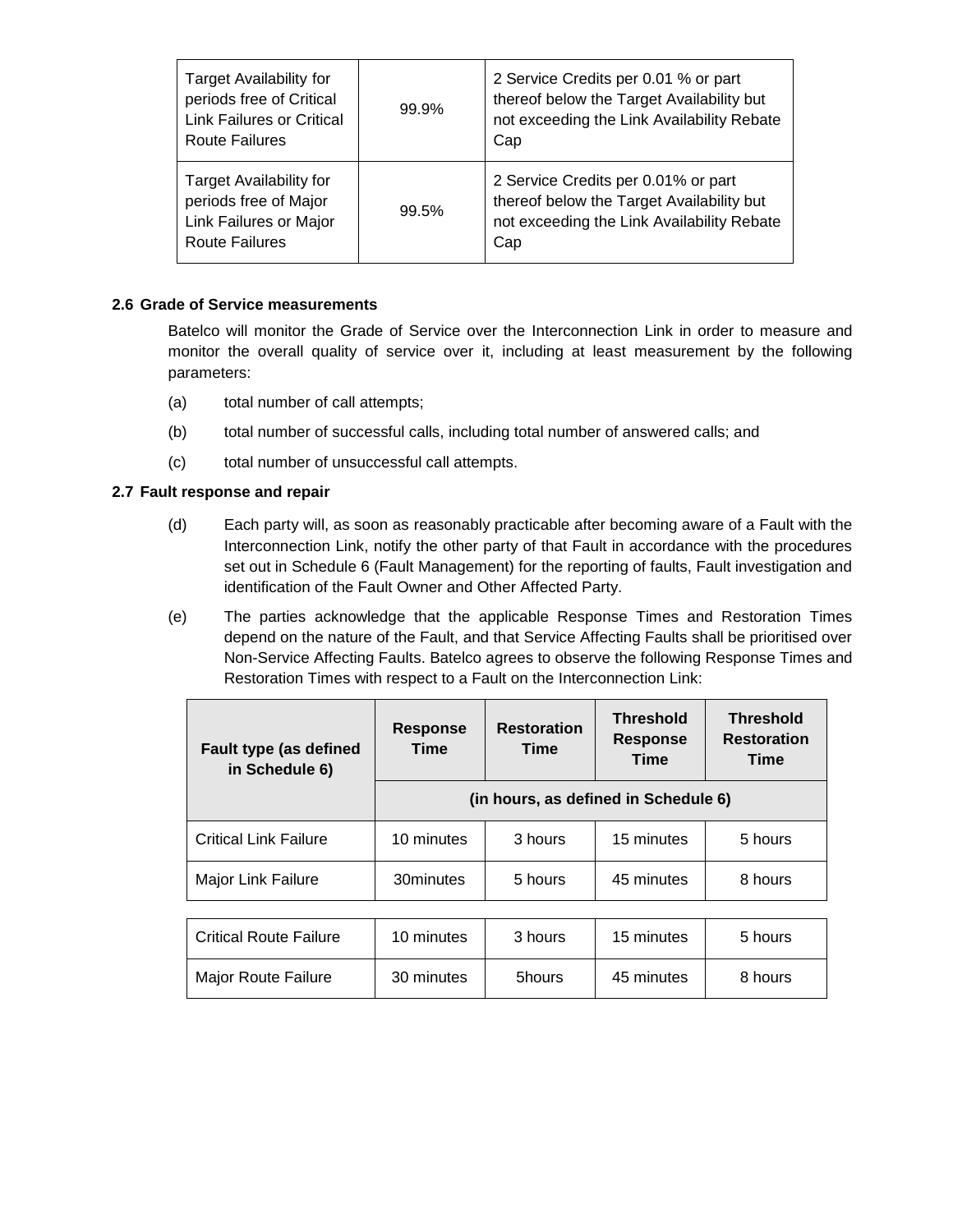# **APPENDIX 1 – Testing Parameters/Procedures**

# IN CONFIDENCE

# **Batelco / Licensed Operator ROUTE ADVICE (SRA)**

| <b>Licensed Operator</b><br><b>Name</b>   |       |           |                       |              |            |
|-------------------------------------------|-------|-----------|-----------------------|--------------|------------|
| <b>Licensed Operator</b><br><b>Switch</b> |       |           | <b>Batelco Switch</b> |              |            |
|                                           |       |           |                       |              |            |
| <b>SRA Serial Number</b>                  | Issue |           | Page                  | Of           |            |
| Route Designation                         |       | ۰         |                       |              |            |
|                                           |       |           |                       |              |            |
| <b>Circuit Information</b>                |       |           |                       |              |            |
|                                           |       |           |                       | Term. Device |            |
| Service Order Circuit Designations        |       | Timeslots | <b>CIC</b>            | Batelco      | <b>OLO</b> |
| $\mathbf 1$                               |       |           |                       |              |            |
| Transmission path                         |       |           |                       |              |            |
|                                           |       |           |                       |              |            |
| $\mathbf{2}$                              |       |           |                       |              |            |
| Transmission path                         |       |           |                       |              |            |
|                                           |       |           |                       |              |            |
| $\sqrt{3}$                                |       |           |                       |              |            |
| Transmission path                         |       |           |                       |              |            |
|                                           |       |           |                       |              |            |
| $\overline{\mathbf{4}}$                   |       |           |                       |              |            |
| Transmission path                         |       |           |                       |              |            |
|                                           |       |           |                       |              |            |
| 5                                         |       |           |                       |              |            |
| Transmission path                         |       |           |                       |              |            |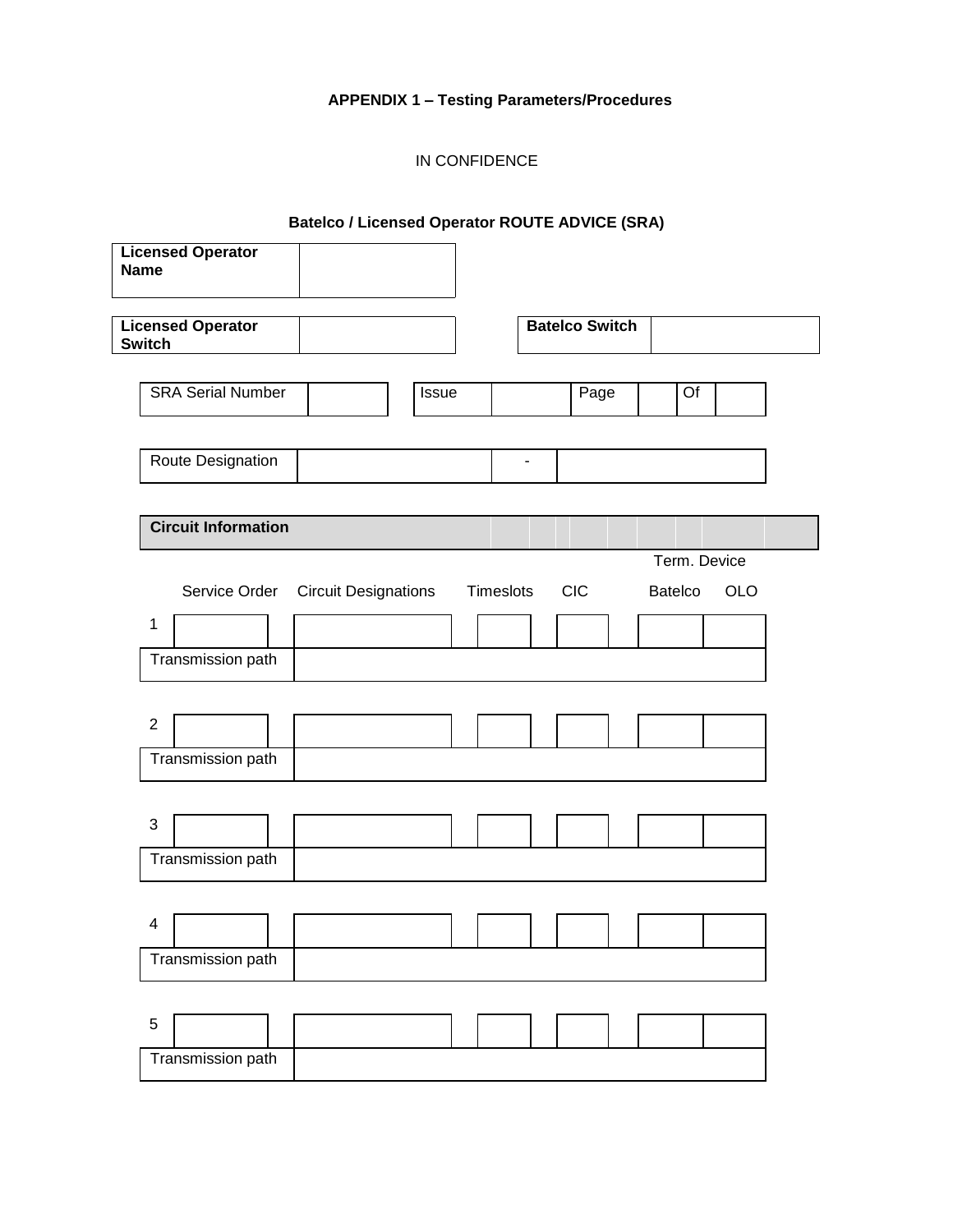| $\,6$ |                   |  |  |  |  |  |
|-------|-------------------|--|--|--|--|--|
|       | Transmission path |  |  |  |  |  |
|       |                   |  |  |  |  |  |
| 7     |                   |  |  |  |  |  |
|       | Transmission path |  |  |  |  |  |
|       |                   |  |  |  |  |  |
| 8     |                   |  |  |  |  |  |
|       | Transmission path |  |  |  |  |  |
|       |                   |  |  |  |  |  |
| 9     |                   |  |  |  |  |  |
|       | Transmission path |  |  |  |  |  |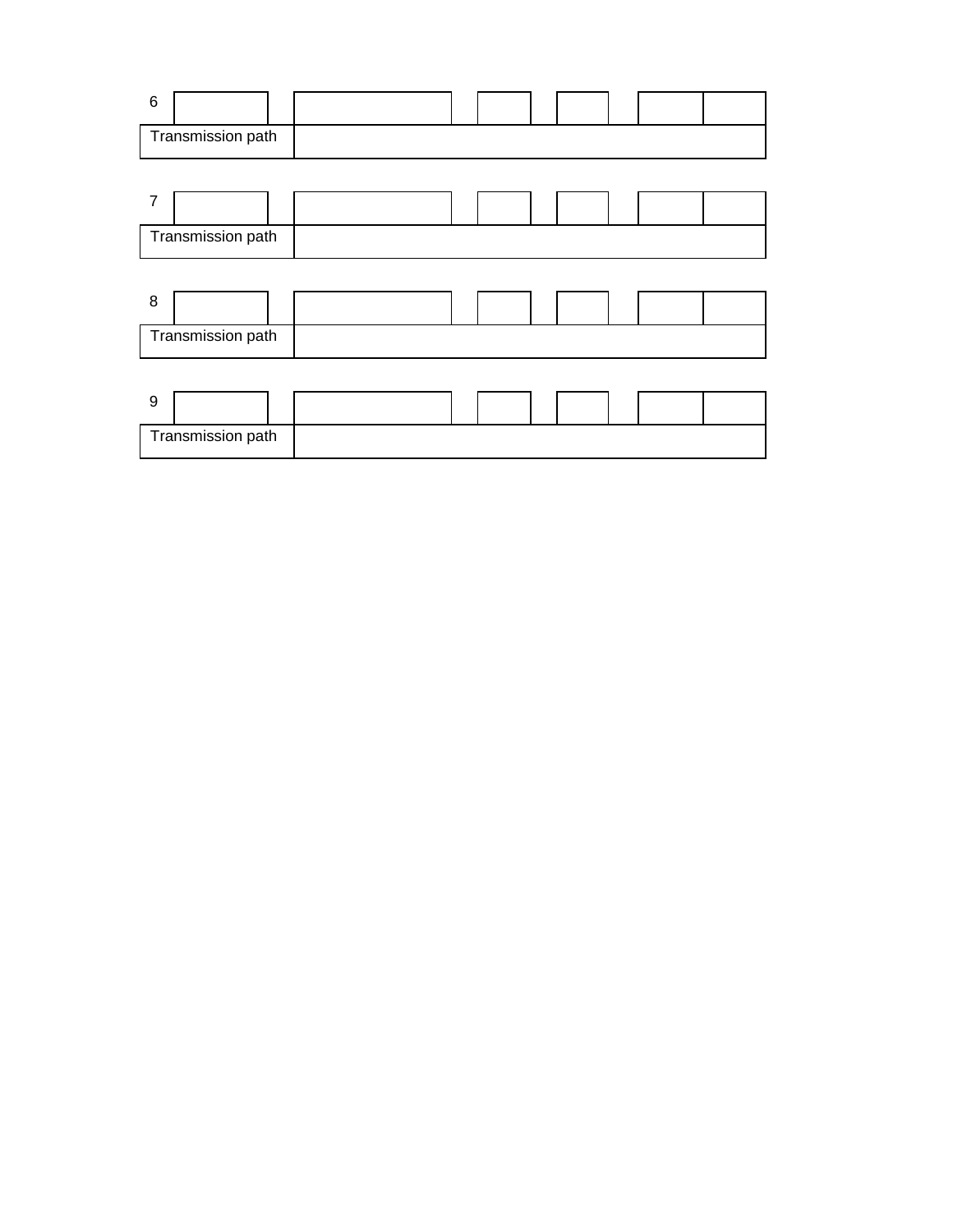Interconnection

| Transmission path |  |  |  |  |  |
|-------------------|--|--|--|--|--|

# **Directionality of Circuits**

Both ways / Incoming Batelco / Outgoing Batelco

### **C7 Point Code and Protocol**

|        | <b>Batelco</b> |               | <b>Licensed Operator</b> |               |
|--------|----------------|---------------|--------------------------|---------------|
| Format | National       | International | National                 | International |

Signaling Point Codes to be used for this Interconnect

| <b>ITU</b>                               |                            |                          |                         |  |
|------------------------------------------|----------------------------|--------------------------|-------------------------|--|
| Hex.                                     |                            |                          |                         |  |
| Decimal                                  |                            |                          |                         |  |
|                                          | <b>Batelco</b>             | <b>Licensed Operator</b> |                         |  |
| Network Indicator                        |                            |                          |                         |  |
| C7 Protocol                              |                            |                          |                         |  |
| <b>Protocol Version</b>                  |                            |                          |                         |  |
|                                          |                            |                          |                         |  |
| <b>Routing Information</b>               |                            |                          |                         |  |
| <b>Method Of Circuit</b><br>Selection    | Seizure                    | Control On Dual          | <b>Reset Facilities</b> |  |
|                                          |                            |                          |                         |  |
|                                          |                            |                          |                         |  |
| <b>Signaling Mode</b>                    |                            | <b>Continuity Check</b>  | Load Sharing            |  |
|                                          |                            |                          |                         |  |
|                                          |                            |                          |                         |  |
| <b>C7 Signaling Link Set Information</b> |                            |                          |                         |  |
|                                          | Signaling Link Designation | <b>SLC Code</b>          |                         |  |